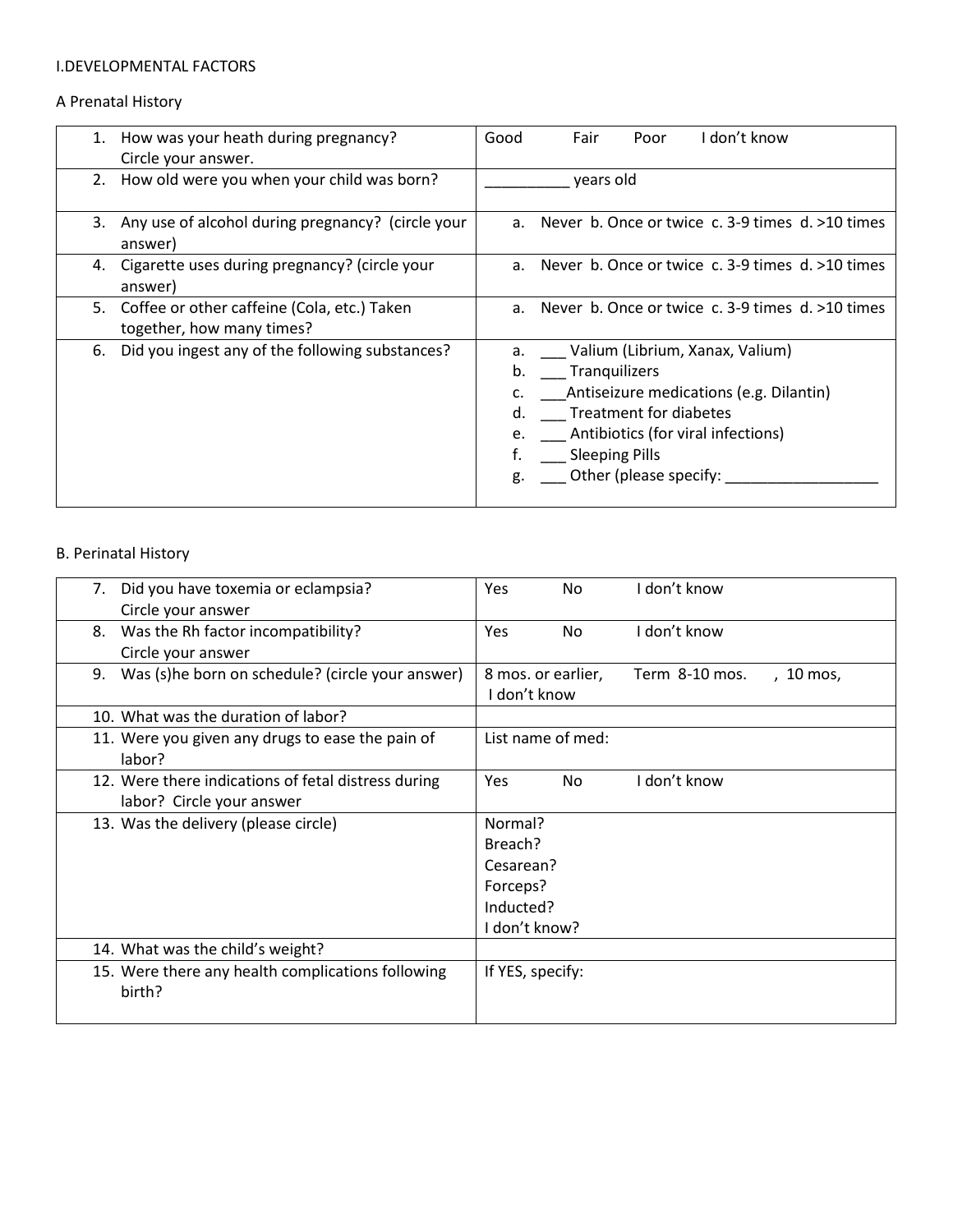# C. Postnatal Period and Infancy

| 16. Were there early infancy feeding problems                                    | Circle: No<br>I don't know<br>Yes            |  |
|----------------------------------------------------------------------------------|----------------------------------------------|--|
| 17. Was the child colicky?                                                       | Circle: No<br>I don't know<br>Yes            |  |
| 18. Were there problems with the infant's<br>responsiveness? (alertness)         | I don't know<br>Circle: No<br>Yes            |  |
| 19. Were there early infancy sleeping pattern<br>difficulties?                   | I don't know<br>Circle: No<br>Yes            |  |
| 20. Did the child experience any health problems<br>during infancy?              | Circle: No<br>I don't know<br>Yes            |  |
| 21. Did the child have any congenital problems?                                  | Circle: No<br>I don't know<br>Yes            |  |
| 22. Was the child an easy baby? Cry a lot?                                       | Circle: No Yes<br>I don't know               |  |
| Did (s)he follow a schedule fairly well>                                         | I don't know<br>Circle: No Yes               |  |
| 23. How did the baby behave with other people?                                   | More schedule than                           |  |
|                                                                                  | Average sociably                             |  |
|                                                                                  | More unsociable than average ____            |  |
| 24. When (s)he wanted something, how insistent was                               | Very________, Average _______, not at all    |  |
| (s)he?                                                                           | insistent                                    |  |
| 25. How would you rate the activity level of the child<br>as an infanct/toddler? | Very active ______, Average____, not active_ |  |

## D. Developmental Milestones

| 26. At what age did (s)he sit up? Circle your answer  | 3-6 mos., 7-12 mos., Over 12 mos., I don't know   |
|-------------------------------------------------------|---------------------------------------------------|
| 27. At what age did (s)he crawl? Circle your answer   | 6-12 mos., 12-18 mos., Over 18 mos., I don't know |
| 28. At what age did (s)he walk? Circle your answer    | Under 1 year, 1-2 years, 2-3 years, I don't know  |
| 29. At what age did (s)he speak single words (other   | 9-13 mos., 14-18 mos., 18-24 mos., 26-36 mos.     |
| than "mama" or "dada")? Circle your answer            | 37-48 mos., I don't know                          |
| 30. At was age did (s)he string two or more words     | 9-13 mos., 14-18 mos., 18-24 mos., 26-36 mos.     |
| together? Circle your answer                          | 37-48 mos., I don't know                          |
| 31. At what age was (s)he toilet trained? Circle your | Under 1 years, 1-2 years, 2-3 years, I don't know |
| answer                                                |                                                   |

## II MEDICAL HISTORY

| 32. How would you describe his/her health?            | Fair<br>Circle your answer: Good<br>Poor                                                                                                                                          |
|-------------------------------------------------------|-----------------------------------------------------------------------------------------------------------------------------------------------------------------------------------|
| 33. How is his/her hearing?                           | Circle your answer: Good<br>Fair<br>Poor                                                                                                                                          |
| 34. How is his/her vision?                            | Circle your answer: Good<br>Fair<br>Poor                                                                                                                                          |
| 35. How is his/her gross motor coordination?          | Circle your answer: Good<br>Fair<br>Poor                                                                                                                                          |
| 36. How is his/her fine motor coordination?           | Circle your answer: Good<br>Fair<br>Poor                                                                                                                                          |
| 37. How is his/her speech articulation?               | Circle your answer: Good<br>Fair<br>Poor                                                                                                                                          |
| 38. Has he/she had any chronic health problems (e.g.  | If YES, specify:                                                                                                                                                                  |
| asthma, diabetes, heart conditions?                   |                                                                                                                                                                                   |
| 39. When was the onset of any chronic illness?        |                                                                                                                                                                                   |
| 40. Which of the following illness has the child had? | Circle your answer: Mumps, Chicken Pox, Measles,<br>Whooping cough, Scarlet Fever, Pneumonia,<br>Encephalitis, Otitis media, Lead Poisoning, Seizures,<br>Other diseases: Specify |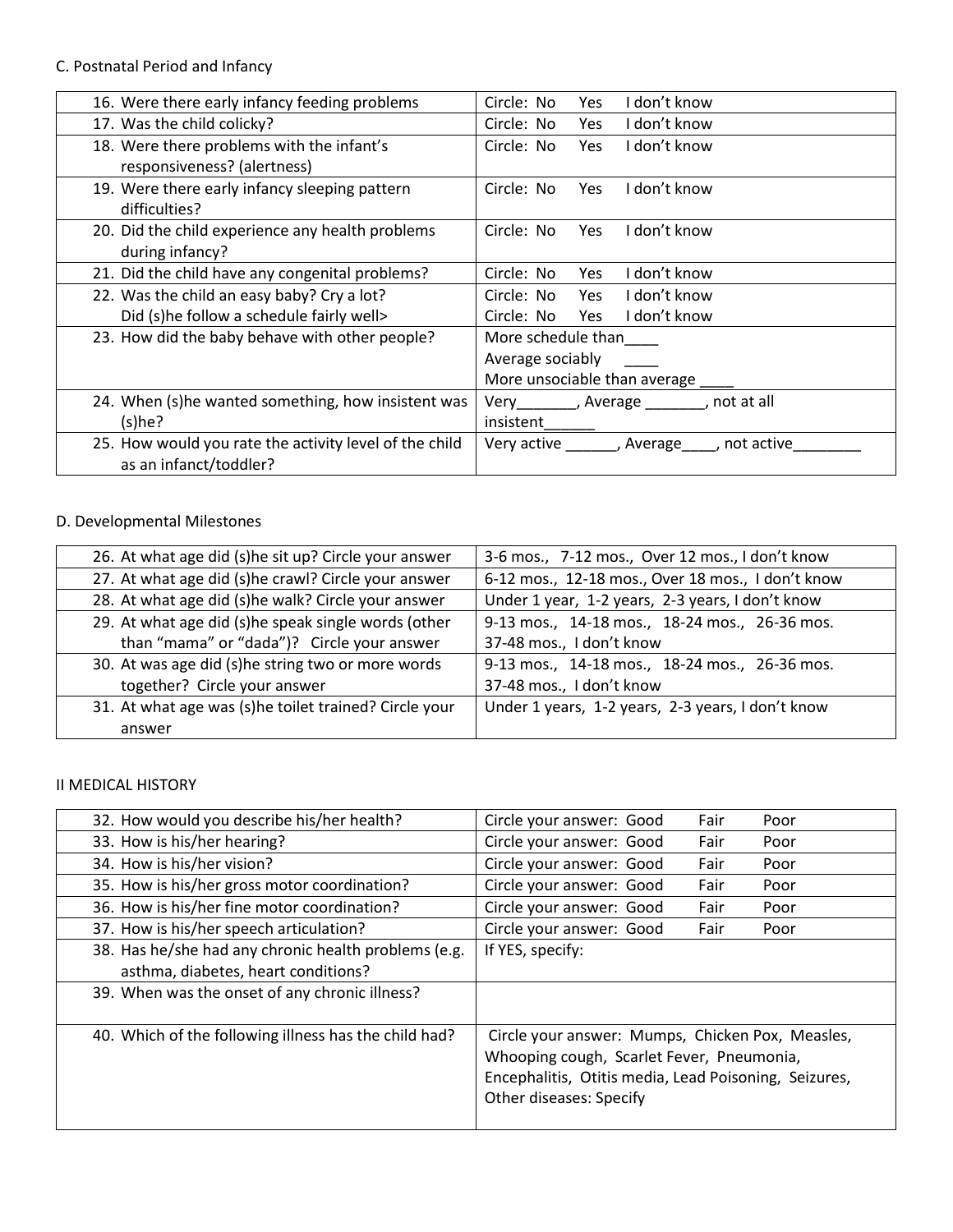| 41. Has the child had any accidents resulting in the<br>following?<br>Circle your answer | Broken bones, Severe lacerations, Head injury, Severe<br>bruises, Stomach pumped, Eye injury, Lost teeth,<br>Sutures, Other, specify: |
|------------------------------------------------------------------------------------------|---------------------------------------------------------------------------------------------------------------------------------------|
| 42. If Yes, to accidents, how many accidents?                                            |                                                                                                                                       |
| 43. Has he/she ever had surgery for any of the                                           | Tonsillitis, Adenoids, Hernia, Appendicitis, Urinary tract                                                                            |
| following conditions? Circle your answer                                                 | Eye, ear, nose & throat, Digestive disorder, leg or arm,                                                                              |
|                                                                                          | Burns, Other: Specify:                                                                                                                |
| 44. Is there any suspicion of alcohol or drug use?                                       | I don't know<br>Circle: Yes<br>No.                                                                                                    |
| 45. Is there any history of physical/sexual abuse?                                       | I don't know<br>No.<br>Circle: Yes                                                                                                    |
| 46. Does the child have any problems sleeping?                                           | Circle: None, Difficulty falling asleep,                                                                                              |
|                                                                                          | Sleep continuity disturbance, Early morning awakening                                                                                 |
| 47. Does the child have any bladder problems at<br>night?                                | Circle your answer: Yes or No. If YES, how often?                                                                                     |
| Does the child have any bladder problems during<br>the day?                              | Circle your answer: Yes or No. If YES, how often?                                                                                     |
| 48. Does the child have bowel control problems?                                          | Circle your answer: Yes or No                                                                                                         |
| 49. Does the child have any appetite control<br>problems?                                | Circle your answer: Over eats, Average, Under eats                                                                                    |

#### III TREATMENT HISTORY

| 50. Has the child ever had any of the following? If | Ritalin (methylphenidate)                       | Yes, No, How long? |
|-----------------------------------------------------|-------------------------------------------------|--------------------|
| yes, list the duration in months.                   | Concerta (methylphenidate)                      | Yes, No, How long? |
|                                                     | Adderall (amphetamine)                          | Yes, No, How long? |
|                                                     | Vyvanse                                         | Yes, No, How long? |
|                                                     | Strattera (atomoxetine)                         | Yes, No, How long? |
|                                                     | Mydayis                                         | Yes, No, How long? |
|                                                     | Tranquilizers                                   | Yes, No, How long? |
|                                                     | Anticonvulsant                                  | Yes, No, How long? |
|                                                     | Antihistamines                                  | Yes, No, How long? |
|                                                     | Other prescription drugs:                       |                    |
|                                                     |                                                 |                    |
| 51. Has the child ever had any psychological        | Circle Yes or No. If YES, how long did it last? |                    |
| treatment?                                          |                                                 |                    |

### IV SCHOOL HISTORY

Please summarize the child's progress (e.g. academic, social, testing) within each of these grade levels:

| Preschool                                                                                     |                                                                                                                         |  |
|-----------------------------------------------------------------------------------------------|-------------------------------------------------------------------------------------------------------------------------|--|
| Kindergarten                                                                                  |                                                                                                                         |  |
| Grade 1 through 3                                                                             |                                                                                                                         |  |
| Grade 4 through 6                                                                             |                                                                                                                         |  |
| Grade 7 through 12                                                                            |                                                                                                                         |  |
| 52. Has the child ever been in any type of special<br>education program, and if so, how long? | Learning disability class<br>Behavioral/emotional disorder class<br>Speech & language therapy Speech & language therapy |  |

Other (please specify):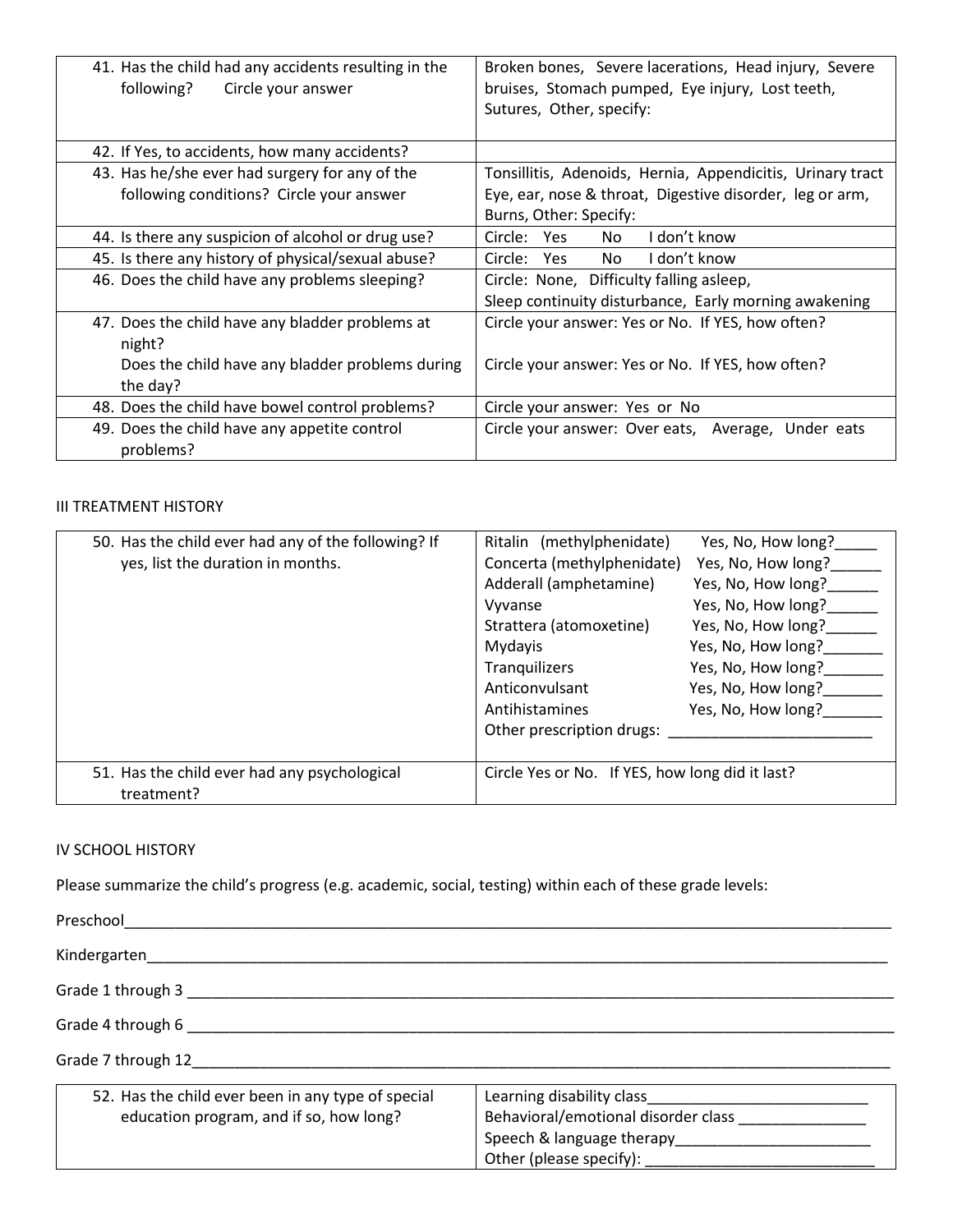| 53. Has the child ever been suspended from school?  | Circle Yes or No. If YES, how many suspensions? |
|-----------------------------------------------------|-------------------------------------------------|
| Has the child ever been expelled from school?       | Yes or No. If YES, how many expulsions?         |
| Has the child ever been retained a grade?           | Yes or No. If YES, how many retentions?         |
| 54. Have any additional instructional modifications | <b>Behavioral Modification Program</b><br>None  |
| been attempted?                                     | Daily/Weekly report card<br>Other: please       |
|                                                     | specify:                                        |

## V. SOCIAL HISTORY

| 55. How does the child get along with his/her     | Circle: Doesn't have any. Better than average. Average. |
|---------------------------------------------------|---------------------------------------------------------|
| brothers/sisters?                                 | Worse than average                                      |
| 56. How easily does the child make friends?       | Circle: Easier than average. Average.                   |
|                                                   | Worse than average. I don't know                        |
| 57. On the average, how long does your child keep | Circle: Let than 6 months. 6 months to 1 year           |
| friendships?                                      | More than 1 year. I don't know                          |

## VI. CURRENT BEHAVIORAL CONCERNS

| <b>Primary Concerns</b>                                                                                                                                     | <b>Other Related Concerns</b>                                                                                                                                                                           |
|-------------------------------------------------------------------------------------------------------------------------------------------------------------|---------------------------------------------------------------------------------------------------------------------------------------------------------------------------------------------------------|
|                                                                                                                                                             |                                                                                                                                                                                                         |
| 58. What strategies have been implemented to<br>address these problems?                                                                                     | Circle your answer: Verbal reprimands. Rewards<br>Time out (isolation). Physical punishment<br>Removal of privileges                                                                                    |
| 59. On the average, what percentage of the time<br>does your child comply with initial commands?                                                            | Circle your answer: Most of the time. Sometimes.<br><b>Never</b>                                                                                                                                        |
| 60. On the average, what percentage of the time<br>does your child eventually comply with your<br>commands?                                                 | Circle your answer: Most of the time. Sometimes.<br>Never                                                                                                                                               |
| 61. To what extent are you and other caretakers<br>consistent with respect to disciplinary strategies?                                                      | Circle your answer: Most of the time. Sometimes.<br>Never                                                                                                                                               |
| 62. Have any of the following stress events occurred<br>within the past 12 months?                                                                          | Circle your answer: Parents divorced or separated.<br>Family accident or illness. Death in family. Family moved.<br>Parent changed jobs. Changed schools.<br>Family financial problems. Other: specify: |
| 63. How long have you and the child's parent been<br>married? Please note if the child was product of<br>1 <sup>st</sup> or 2 <sup>nd,</sup> etc, marriage. | Circle your answer: Never married. Separated. Divorced.<br>Widowed. Married for ______________<br>vears.                                                                                                |
| 64. How stable is your current marriage?                                                                                                                    | Unstable<br>Circle your answer: Stable                                                                                                                                                                  |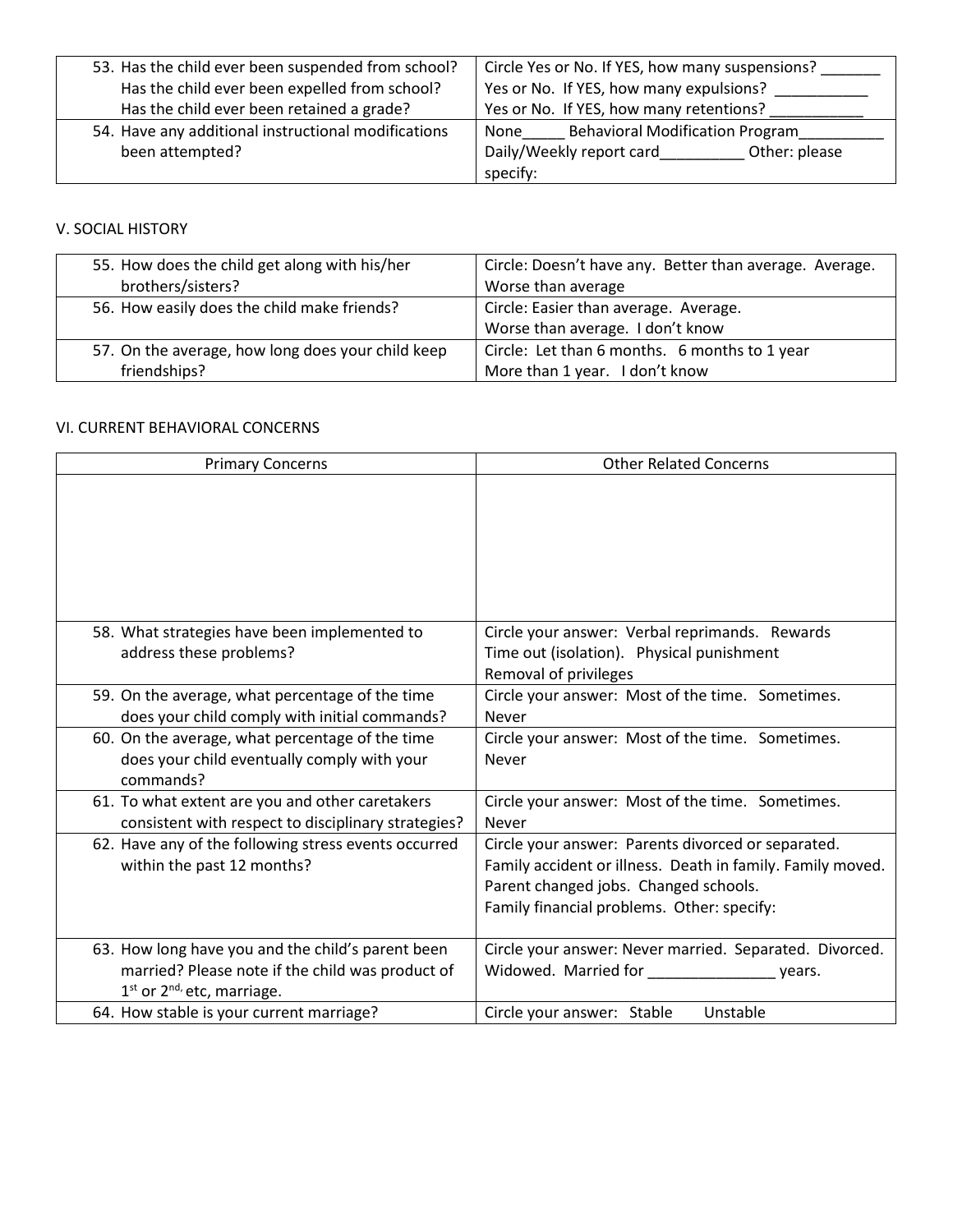#### 65.

| # of siblings and ages                                                                                              |                                                          |  |
|---------------------------------------------------------------------------------------------------------------------|----------------------------------------------------------|--|
| Problems with aggression, defiance & oppositional                                                                   |                                                          |  |
| behavior as a child                                                                                                 |                                                          |  |
| Problems with attention, activity, & impulse control as a                                                           |                                                          |  |
| child                                                                                                               |                                                          |  |
| Learning disabilities                                                                                               |                                                          |  |
| Failed to graduate from high school.                                                                                |                                                          |  |
| Mental Retardation.                                                                                                 |                                                          |  |
| Psychosis or schizophrenia                                                                                          |                                                          |  |
| Seizure disorder                                                                                                    |                                                          |  |
| Anxiety disorder that impaired adjustment.                                                                          |                                                          |  |
| Tics or Tourette's                                                                                                  |                                                          |  |
| Alcohol & Substance Abuse                                                                                           |                                                          |  |
| <b>Diabetes</b>                                                                                                     |                                                          |  |
| Antisocial behavior (assaults, thefts, etc.)                                                                        |                                                          |  |
| Heart problems                                                                                                      |                                                          |  |
| Physical abuse                                                                                                      |                                                          |  |
| Sexual abuse                                                                                                        |                                                          |  |
| Other:                                                                                                              |                                                          |  |
|                                                                                                                     |                                                          |  |
| 66.                                                                                                                 | 67.                                                      |  |
| Which of the following are a significant problem at the                                                             | Which of the following are a significant problem at the  |  |
| present time?                                                                                                       | present time?                                            |  |
| Stolen without confrontation                                                                                        | Unrealistic and persistent worry about possible harm to  |  |
| Run away from home overnight at least twice                                                                         | attachment figures.                                      |  |
| Lies often                                                                                                          | Unrealistic and persistent worry that a calamitous event |  |
| Deliberate fire-setting                                                                                             | will separate the child from attachment figure.          |  |
| Often truant                                                                                                        | Persistent school refusal                                |  |
| <b>Breaking and entering</b>                                                                                        | Persistent avoidance of being alone                      |  |
| Destroyed others' property                                                                                          | Repeated nightmare, re: separation.                      |  |
| Cruel to animals                                                                                                    | Somatic complaints                                       |  |
| Forced someone else into sexual activity                                                                            | Excessive distress in anticipation of separating from    |  |
| Used a weapon in a fight                                                                                            | attachment figure.                                       |  |
| Often initiates physical fights                                                                                     | Excess distress when separated from home or              |  |
| Stolen with confrontation                                                                                           | attachment figure.                                       |  |
| Physically cruel to people                                                                                          |                                                          |  |
|                                                                                                                     | <b>TOTAL for Separation Anxiety*</b>                     |  |
| TOTAL for Conduct Disorder*                                                                                         |                                                          |  |
| 3 or more                                                                                                           |                                                          |  |
| When did these problems begin? Specify age: _______                                                                 | When did these problems begin? Specify age: ______       |  |
|                                                                                                                     |                                                          |  |
| 68. Which of the following are significant problems at the present time?                                            |                                                          |  |
| Unrealistic worry about future events ____________ Unrealistic concern about appropriateness of past behavior______ |                                                          |  |
| Unrealistic concern about competence_________                                                                       | Somatic complaints _____                                 |  |
| Excessive need for reassurance                                                                                      | Marked self- consciousness_____                          |  |
| Marked inability to relax                                                                                           |                                                          |  |
|                                                                                                                     |                                                          |  |
| <b>TOTAL for Overanxious Disorder</b><br>(4 or more)                                                                |                                                          |  |